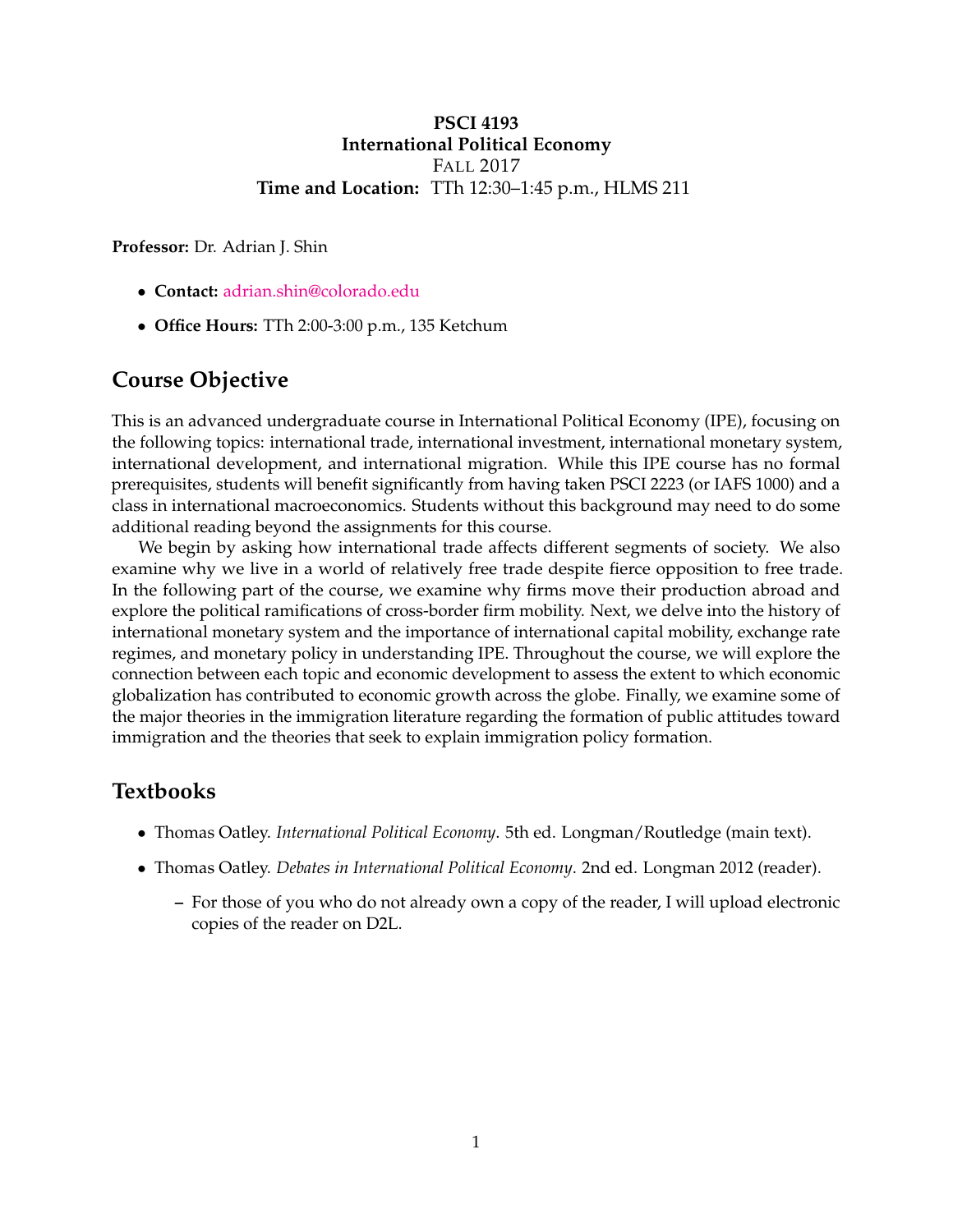## **Course Requirements and Grade Evaluation**

The course will mix lecture with group discussion. As the grading policy below indicates, class participation is very important. **Students will need to attend all classes and participate in discussion on a regular basis.**

### **Grading Policy:**

- 1. Exam 1 (20%) 10/5 (Thursday)
- 2. Exam 2 (30%) 11/2 (Thursday)
- 3. Exam 3 (40%) 4:30 7:00 p.m., 12/18 (Monday)
- 4. Assignments, Attendance, Participation & Pop Quizzes (10%)

#### **Note: There will be no extra credit assignments offered in this class.**

There will be no make-up exams offered for sickness/medical reasons/personal reasons including a death in the family unless students can satisfy the following two conditions: 1) provide documentation (e.g. a doctor's note from the Wardenburg Health Services) **and** 2) give me advance notice (if possible) that you will miss the exam. No-shows and non-submissions receive 0.

For every class session with assigned **reader chapters** (marked as *Reader #*), each student must bring in **two copies of one typed page** for each reader chapter. This typed page will 1) summarize the author's arguments, 2) describe the evidence used to support the argument, and 3) provide three reading questions for each chapter. These reading questions will then be used as the basis for class discussion about the readings. Do not exceed more than one typed page.

At the beginning of each class, students will have a chance to turn in a copy of the assignment. Students keep the second copy for class discussion and taking notes. These assignments will not be returned. We will inform those who do not get full credit on each assignment and suggest ways to get full credit on subsequent assignments. **They will not be accepted outside of the classroom as an e-mail attachment either before or after the class session.** Those who attempt to turn in their assignments late will be penalized worse than non-submissions.

## **Grading Policy and Grade Grievances**

- Exam Policy: The exams are closed book; you are not allowed to use any notes or books when writing them. You may write the exams in pencil, but you forfeit your right to contest your grade if you do so.
- Regrading Policy: If you have a grade complaint for your exams, you must submit a written grade grievance to me. You must wait at least 48 hours before submitting a grade grievance, and must submit it within four days (96 hours) of receiving the graded exam. This formal grade grievance must address why you believe you were unfairly graded, with specific details and supporting evidence along with the original graded exam. If there is an honest mistake (i.e. your total grade is miscalculated), see me as soon as possible. Once you file a formal grade grievance to me, I will ask a political science doctoral student to regrade the exam. **You must take the new grade even if the new grade is lower than the one you received initially.** If this process cannot resolve the matter, I will address any further grievances according to the College Policy on Grade Appeals ([https://artsandsciences.colorado.](https://artsandsciences.colorado.edu/facultystaff/college-policy-on-grade-appeals/) [edu/facultystaff/college-policy-on-grade-appeals/](https://artsandsciences.colorado.edu/facultystaff/college-policy-on-grade-appeals/)).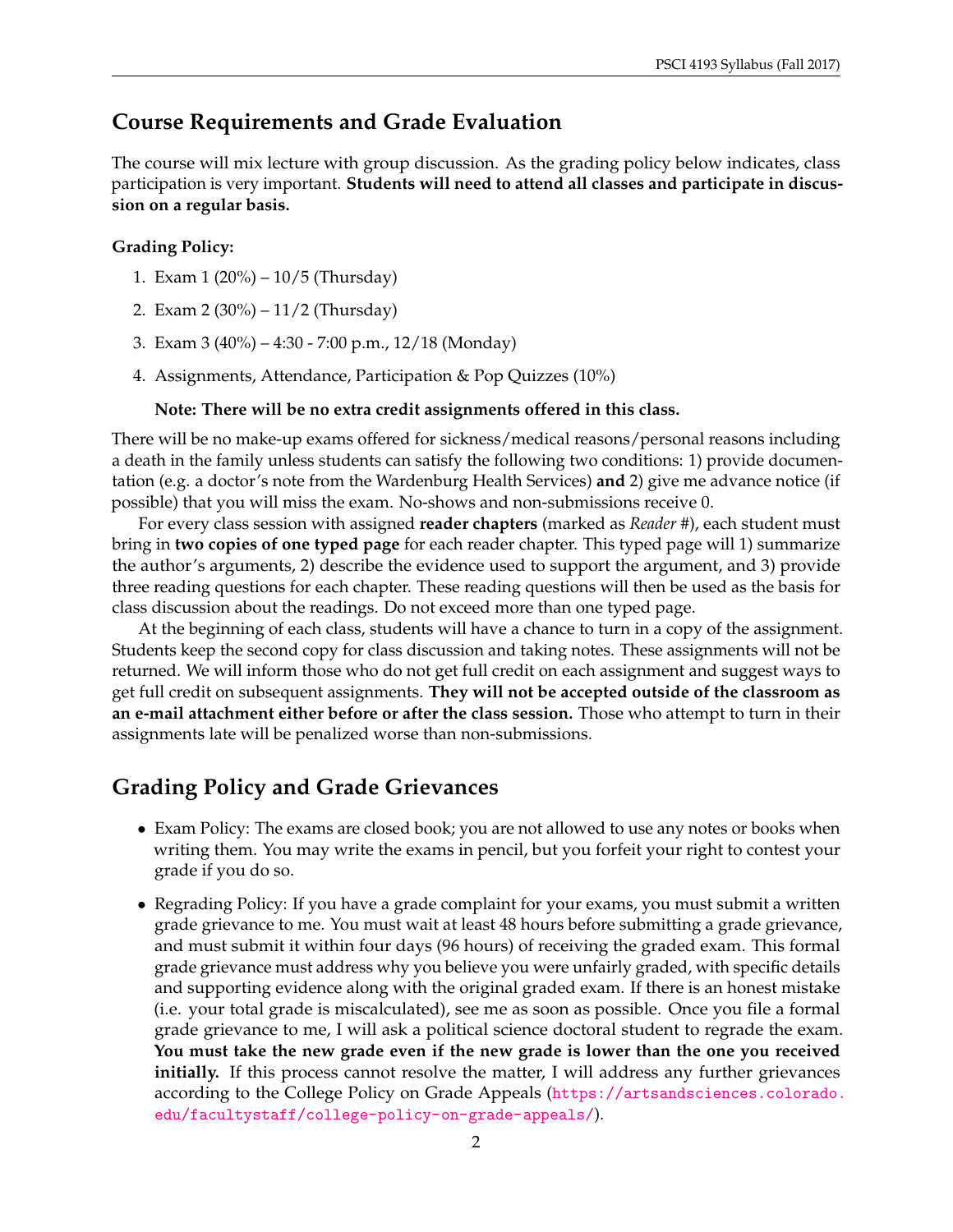## **E-mail Etiquette**

I have posted some useful resources on D2L about how to write e-mails to professors. This is a valuable skill to have as you navigate through college and prepare for your career. Please include a subject. I prefer something like "[PSCI 4193]" followed by something indicative about the purpose of your e-mail. For instance, if you want to discuss classroom accommodation due to your disability, the subject of your e-mail can be "[PSCI 4193] Disability Accommodation and Extra Exam Time."

When you e-mail me, please start with a salutation (e.g., "Dear Professor Shin"). Salutations like "Hey" or "Hey Prof." are not acceptable because they sound too informal. **Most importantly, you should never address your professor by their first name.** I prefer Professor Shin. At the end of an e-mail, make sure to sign off (e.g. "Best wishes," "Best regards," or "All my best"). Do not forget to type your full name after you sign off on an e-mail. Your e-mail should resemble the following:

Subject: [PSCI 4193] Questions about the Monday Lecture Dear Professor Shin, .... Best regards, Andrew Johnson

Do not e-mail me for the following reasons:

- 1. You missed a lecture and want notes from me.
	- Instead, consult your classmates.
- 2. You are going to miss a lecture for inexcusable reasons and want to let me know.
	- Letting me know does not make a difference.
- 3. You want to know whether you can take the exams at some other time for inexcusable reasons.
	- The answer is no.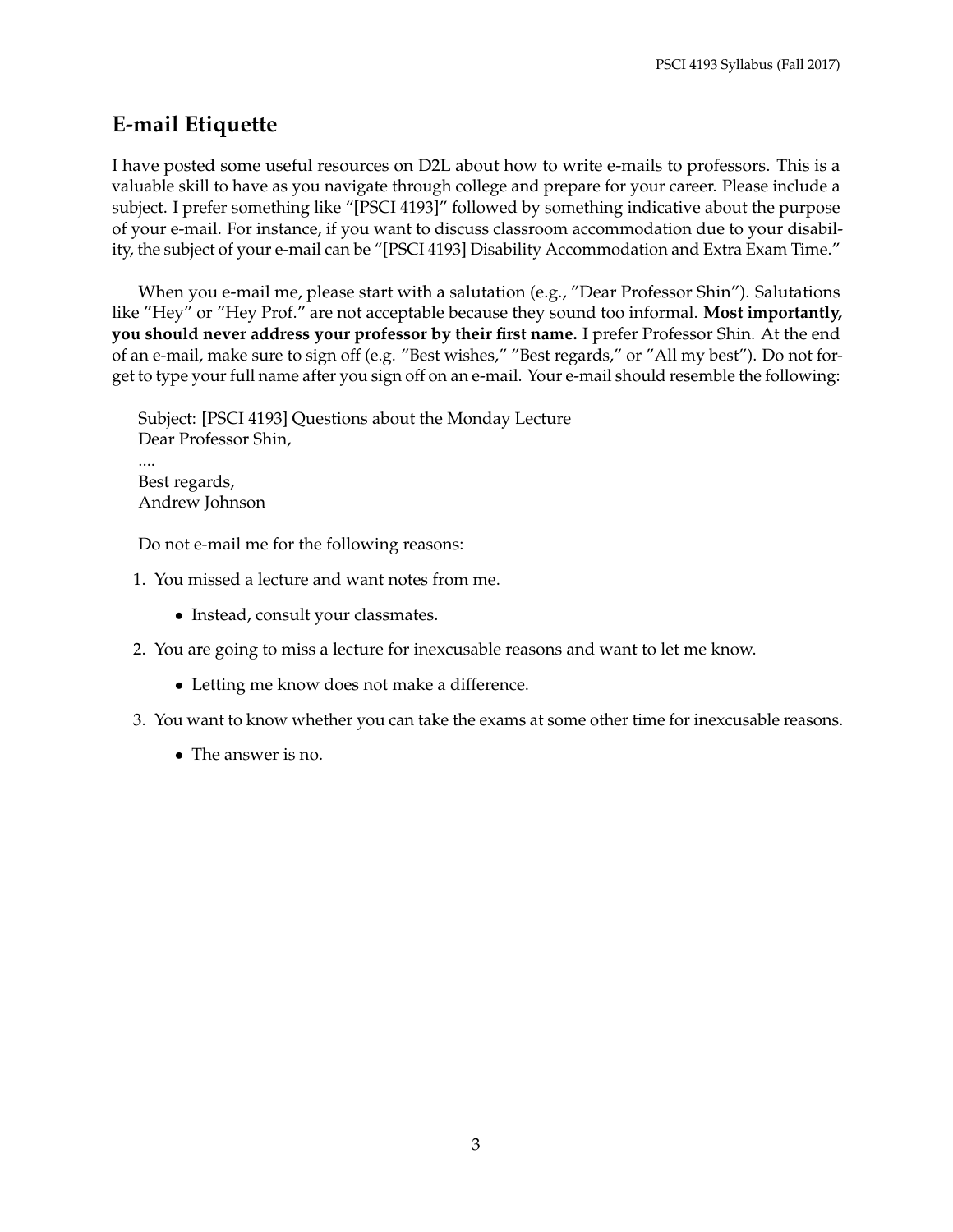# **Course Assignments**

| Week           | Tuesday                                      | Thursday                                                 |
|----------------|----------------------------------------------|----------------------------------------------------------|
| $\mathbf{1}$   | 8/29: Read Syllabus                          | 9/1: No Class                                            |
| $\overline{2}$ | 9/5: Read Chapter 1: International Political | 9/7: Read Chapter 3: The Political                       |
|                | Economy.                                     | Economy of International Trade Cooperation.              |
| 3              | 9/12: Read Chapter 2: The World Trade        | 9/14: Read and Outline Readers 5 & 12                    |
|                | Organization and the World Trade System      | on Free Trade and Prepare 3 Reading                      |
|                |                                              | Questions for Each Reader.                               |
| $\overline{4}$ | 9/19: Read Chapter 4: A Society-Centered     | 9/21: Read Chapter 5: A State-Centered                   |
|                | Approach to Trade Politics.                  | Approach to Trade Politics.                              |
| 5              | $9/26$ : Read and Outline Readers 2 & 3 on   | 9/28: Read Chapter 8: Multinational                      |
|                | Trade and Jobs and Prepare 3 Reading         | Corporations in the Global Economy.                      |
|                | Questions for Each Reader.                   |                                                          |
| 6              | 10/3: Review 1                               | 10/5: Exam 1                                             |
| 7              | 10/10: Read Chapter 9: The Politics of       | 10/12: Read and Outline Readers 7 & 8                    |
|                | Multinational Corporations.                  | on Sweatshops and the Race to the Bottom                 |
|                |                                              | and Prepare 3 Reading Questions for                      |
|                |                                              | Each Reader.                                             |
| 8              | 10/17: Read Chapter 10: The International    | 10/19: Read Chapter 11: Cooperation,                     |
|                | Monetary System.                             | Conflict, and Crisis in the Contemporary                 |
|                |                                              | International Monetary System.                           |
| $\overline{9}$ | 10/24: Read Chapter 12: A                    | 10/26: Read Chapter 13: A                                |
|                | Society-Centered Approach to Monetary and    | Society-Centered Approach to Monetary and                |
|                | Exchange-Rate Politics.                      | Exchange-Rate Politics.                                  |
| 10             | 10/31: Review 2                              | 11/2: Exam 2                                             |
| 11             | 11/7: Read and Outline Readers 10 & 11       | 11/9: Read Chapter 6: Trade and                          |
|                | on Financial Crisis and Currency             | Development I: Import Substitution                       |
|                | Revaluation and Prepare 3 Reading            | Industrialization.                                       |
|                | Questions for Each Reader.                   |                                                          |
| 12             | 11/14: Read Chapter 7: Trade and             | 11/16: No Class                                          |
|                | Development II: Economic Reform.             |                                                          |
| 13             |                                              | 11/21, 11/23 (Fall Break/Thanksgiving Holiday, No Class) |
| 14             | 11/28: Read and Outline Reader 16 on         | 11/30: Read Chapter 14: Developing                       |
|                | Consequence of Crisis and Prepare 3          | Countries and International Finance I.                   |
|                | Reading Questions.                           |                                                          |
| 15             | 12/5: Read Chapter 15: Developing            | 12/7: Read and Outline Reader 4 on                       |
|                | Countries and International Finance II.      | Immigration and Prepare 3 Reading                        |
|                |                                              | Questions.                                               |
| 16             | 12/12: Read Chapter 16: Consequences and     | 12/14: Review 3                                          |
|                | Controversies of Globalization.              |                                                          |

Students are required to complete the reading assignments **by** the associated date.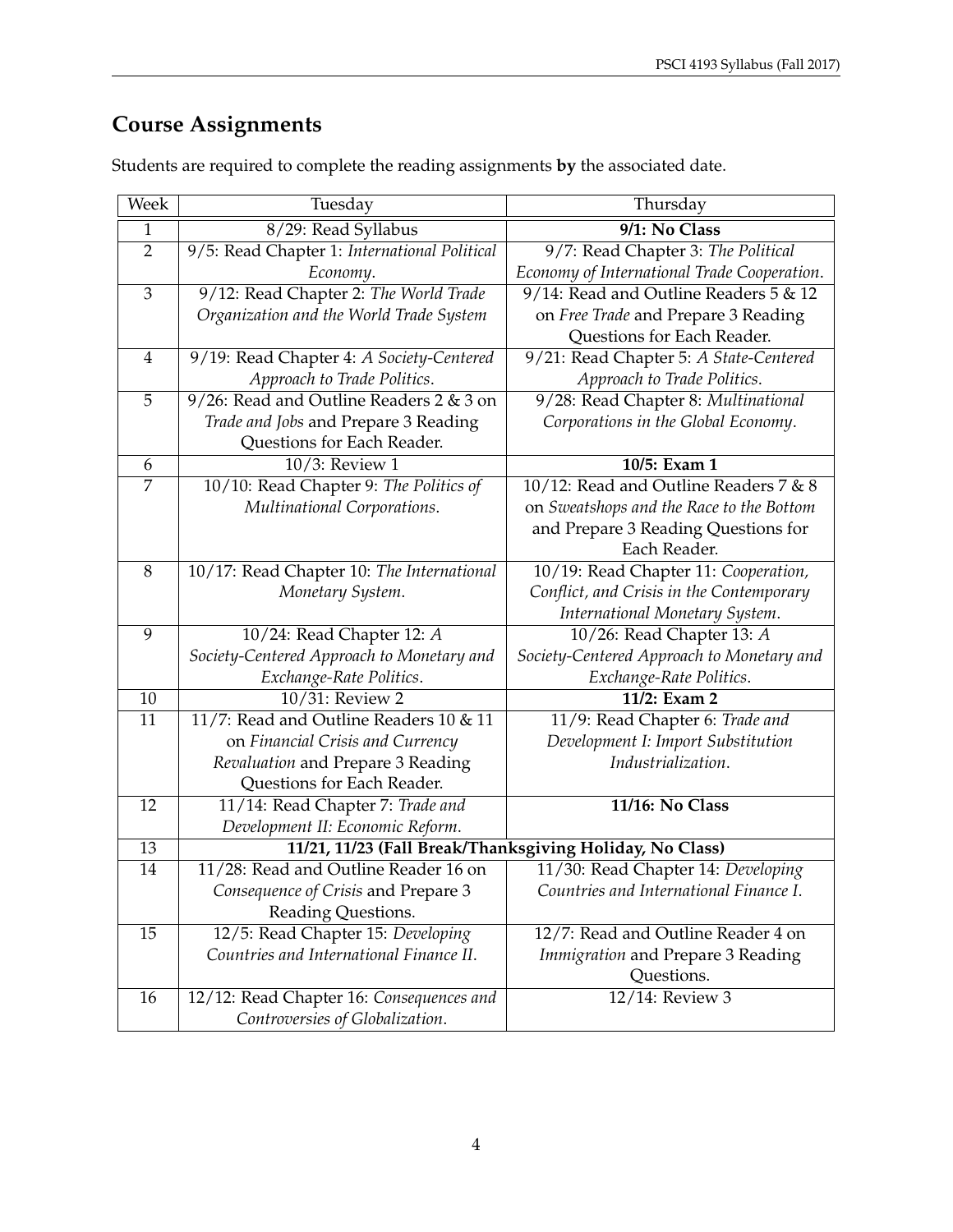# **University Policies**

### **Accommodation for Disabilities**

If you qualify for accommodations because of a disability, please submit your accommodation letter from Disability Services to your faculty member in a timely manner so that your needs can be addressed. Disability Services determines accommodations based on documented disabilities in the academic environment. Information on requesting accommodations is located on the [Dis](http://www.colorado.edu/disabilityservices/students)[ability Services website](http://www.colorado.edu/disabilityservices/students) (<www.colorado.edu/disabilityservices/students>). Contact Disability Services at 303-492-8671 or [dsinfo@colorado.edu](mailto:dsinfo@colorado.edu) for further assistance. If you have a temporary medical condition or injury, see [Temporary Medical Conditions](http://www.colorado.edu/disabilityservices/students/temporary-medical-conditions) under the Students tab on the Disability Services website and discuss your needs with your professor.

## **Honor Code**

All students enrolled in a University of Colorado Boulder course are responsible for knowing and adhering to the [academic integrity policy.](http://www.colorado.edu/policies/academic-integrity-policy) Violations of the policy may include: plagiarism, cheating, fabrication, lying, bribery, threat, unauthorized access, clicker fraud, resubmission, and aiding academic dishonesty. All incidents of academic misconduct will be reported to the Honor Code Council [\(honor@colorado.edu;](mailto:honor@colorado.edu) 303-735-2273). Students who are found responsible for violating the academic integrity policy will be subject to nonacademic sanctions from the Honor Code Council as well as academic sanctions from the faculty member. Additional information regarding the academic integrity policy can be found at <honorcode.colorado.edu>. In this class, your sanction for the first violation of the honor code will be a 0 grade on the exam or written assignment for which the honor code violation occurred. For a second violation of the honor code, you will fail the class.

### **Religious Observance**

Campus policy regarding religious observances requires that faculty make every effort to reasonably and fairly deal with all students who, because of religious obligations, have conflicts with scheduled exams, assignments or required attendance. If you have a potential class conflict because of religious observance, you must inform me of that conflict at least two weeks in advance. See the [campus](http://www.colorado.edu/policies/observance-religious-holidays-and-absences-classes-andor-exams) [policy regarding religious observances](http://www.colorado.edu/policies/observance-religious-holidays-and-absences-classes-andor-exams) for full details.

### **Classroom Behavior**

Students and faculty each have responsibility for maintaining an appropriate learning environment. Those who fail to adhere to such behavioral standards may be subject to discipline. Professional courtesy and sensitivity are especially important with respect to individuals and topics dealing with race, color, national origin, sex, pregnancy, age, disability, creed, religion, sexual orientation, gender identity, gender expression, veteranstatus, political affiliation or political philosophy. Class rosters are provided to the instructor with the student's legal name. I will gladly honor your request to address you by an alternate name or gender pronoun. Please advise me of this preference early in the semester so that I may make appropriate changes to my records. For more information, see the policies on [classroom behavior](http://www.colorado.edu/policies/student-classroom-and-course-related-behavior) and [the Student Code of Conduct.](http://www.colorado.edu/osccr/)

In this class, appropriate classroom behavior includes arriving on time and remaining for the entire class. Do not sleep, read the newspaper, send email or text messages, play games, have